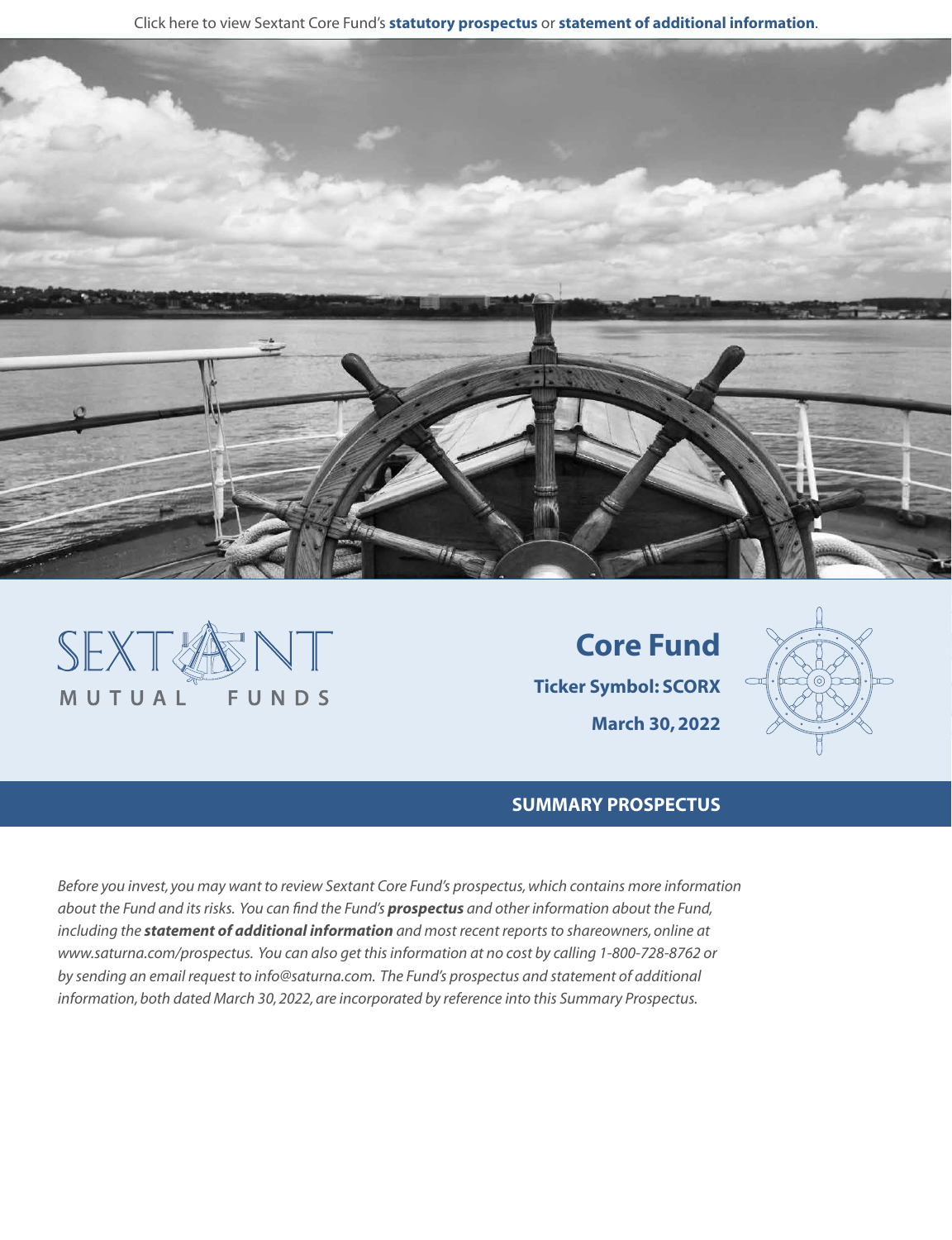## **Investment Objective**



Long-term appreciation and capital preservation.

## **Fees and Expenses**

This section describes the fees and expenses that you may pay if you buy, hold, and sell shares of the Fund. You may pay other fees, such as brokerage commissions and other fees to financial intermediaries, which are not reflected in the table and example below.

### **Shareowner Fees**

None.

**Annual Fund Operating Expenses** (expenses that you pay each year as a percentage of the value of your investment)

| <b>Total Annual Fund Operating Expenses</b>                | $0.57\%$ |
|------------------------------------------------------------|----------|
| Other Expenses                                             | $0.24\%$ |
| Management Fees (vary with performance)                    | $0.33\%$ |
| Cach your as a porcentage or the value of your investmenty |          |

### **Example**

This Example is intended to help you compare the cost of investing in the Fund with the cost of investing in other mutual funds.

The Example assumes you invest \$10,000 in the Fund for the time periods indicated and then redeem all of your shares at the end of those periods. The Example also assumes that your investment has a 5% return each year and that the Fund's operating expenses remain the same. Although actual costs may be higher or lower, based on these assumptions, your costs would be:

| 1 year | 3 years | 5 years | 10 years |
|--------|---------|---------|----------|
| \$58   | \$182   | \$317   | \$710    |

### **Portfolio Turnover**

The Fund may have transaction costs, such as commissions, when it buys and sells securities (or "turns over" its portfolio). A higher portfolio turnover rate may indicate higher transaction costs and may result in higher taxes when Fund shares are held in a taxable account. These costs, which are not reflected in annual fund operating expenses or in the example, affect the Fund's performance. During the most recent fiscal year, the Fund's portfolio turnover rate was 14.44% of the average value of its portfolio.

# **Principal Investment Strategies**

The Fund invests in a mix of equity and debt securities. It normally invests 40% of its assets in equity securities of US companies, 20% in foreign equity securities, and 40% in investment-grade fixedincome securities (those rated BBB or higher, including government and convertible bonds) including money market instruments and cash. When selecting equities, the Fund follows a value investment style and principally invests in income-producing securities of companies with market capitalizations greater than \$5 billion.

# **Principal Risks of Investing**

**Market risk:** The value of the Fund's shares rises and falls as the market value of the securities in which the Fund invests goes up and down. The market value of securities will fluctuate, sometimes significantly and unpredictably, with stocks generally being more volatile than bonds. When you redeem your shares, they may be worth more or less than what you paid for them. Only consider investing in the Fund if you are willing to accept the risk that you may lose money.

**Equity securities risk:** Equity securities may experience significant volatility in response to economic or market conditions or adverse events that affect a particular industry, sector, or company. Larger companies may have slower rates of growth as compared to smaller, faster-growing companies. Smaller companies may have more limited financial resources, products, or services, and tend to be more sensitive to changing economic or market conditions.

**Interest rate risk:** Investing in bonds includes the risk that as interest rates rise, bond prices will fall. Conversely, during periods of declining interest rates bond prices generally rise, but bond issuers may call or prepay the bond and reissue debt at lower interest rates. The longer a bond's maturity, the more sensitive the bond is to interest rate changes. The risks associated with changing interest rates may have unpredictable effects on bond markets, the liquidity of bonds, and the Fund's investments.

**Credit risk:** Investing in bonds includes the risk that an issuer will not pay interest or principal when due, or the issuer may default altogether. If an issuer's credit quality is perceived to decline, the value and liquidity of the issuer's bonds may also decline.

**Foreign investing risk:** Foreign investing involves risks not normally associated with US securities. These risks include fluctuations in currency exchange rates, less public information about securities, less governmental market supervision, and lack of uniform financial, social, and political standards. Foreign investing heightens the risk of confiscatory taxation, seizure or nationalization of assets, currency controls, trading suspensions, or adverse political or social developments that affect investments.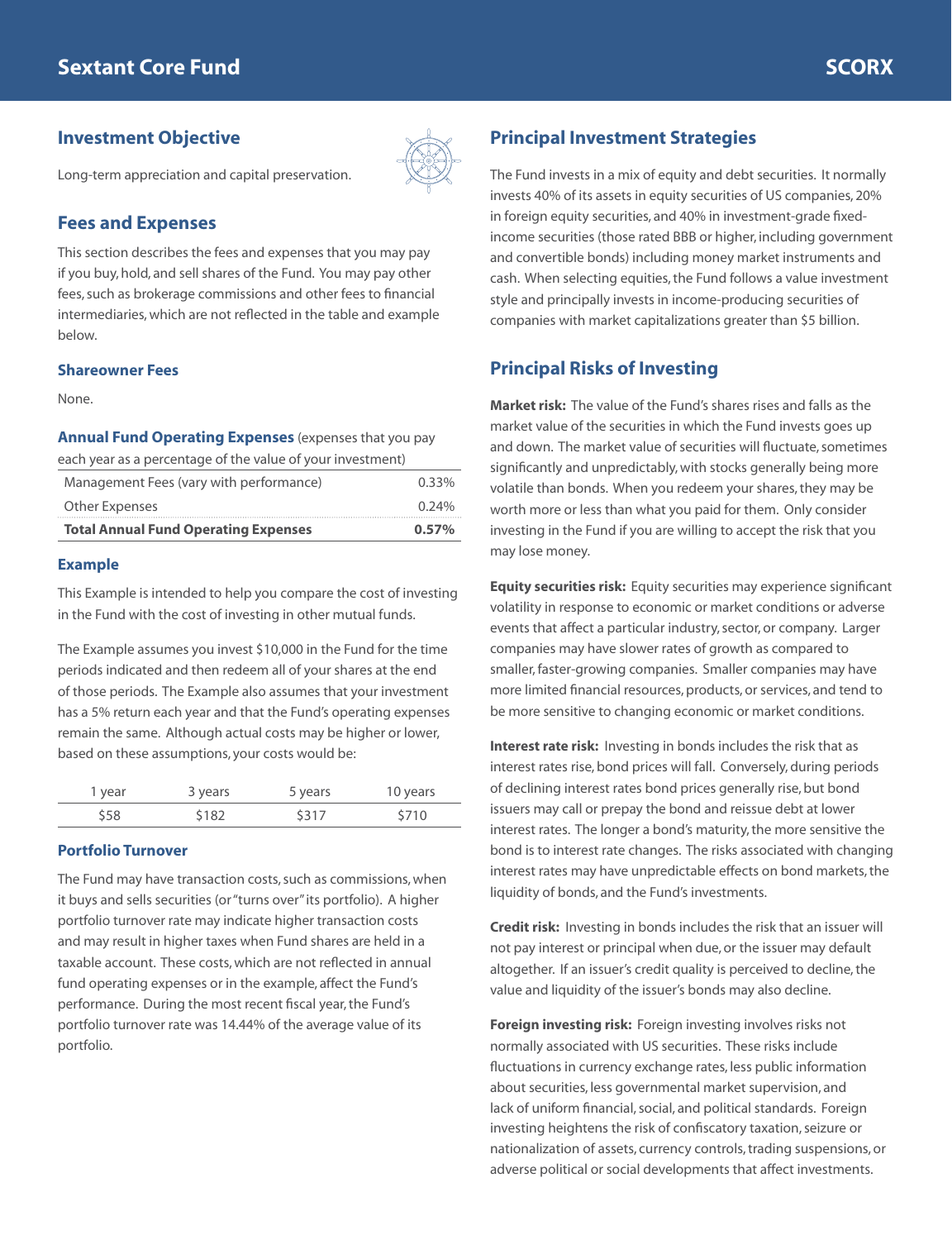**Liquidity risk:** Liquidity risk exists when particular investments are difficult to sell and may be more difficult to value. If the Fund is forced to sell these investments during unfavorable conditions to meet redemptions or for other cash needs, the Fund may lose money on its investments. As a result, the Fund may be unable to achieve its objective.

**Large transaction risk:** A significant percentage of the Fund's shares may be owned or controlled by the Adviser and its affiliates or other large shareholders. Accordingly, the Fund is subject to the potential for large-scale inflows and outflows as a result of purchases and redemptions of its shares by such shareholders. These inflows and outflows could negatively affect the Fund's net asset value and performance.

# **Performance**

### **Annual Total Return**

The following bar chart presents the calendar year total returns of the Fund before taxes. The bar chart provides an indication of the risks of investing in the Fund by showing changes in performance from year to year. A fund's past performance (before and after taxes) is not a guarantee of how a fund will perform in the future.

Performance data current to the most recent month-end and quarter-end are available at www.sextantfunds.com.



### **Average Annual Total Returns**

The table below presents the average annual returns for the Fund and provides an indication of the risks of investing in the Fund by showing how the Fund's average annual returns for 1, 5, and 10 years and for the Life of the Fund compare to those of a broadbased market index.

|                                                                                                                      | 1 Year   | 5 Years  | <b>10 Years</b> | Life of<br>Fund <sup>A</sup> |
|----------------------------------------------------------------------------------------------------------------------|----------|----------|-----------------|------------------------------|
| Return before taxes                                                                                                  | 12.11%   | 10.16%   | 7.25%           | 5.74%                        |
| Return after taxes on<br>distributions                                                                               | 11.37%   | 9.56%    | 6.62%           | 5.17%                        |
| Return after taxes on<br>distributions and sale of<br><b>Fund shares</b>                                             | 7.74%    | 7.91%    | 5.53%           | 4.32%                        |
| <b>Dow Jones Moderate</b><br><b>US Portfolio Index</b><br>(reflects no deduction<br>for fees, expenses, or<br>taxes) | $9.40\%$ | $9.70\%$ | 8.52%           | 6.54%                        |

*A Sextant Core Fund began operations March 30, 2007.*

After-tax returns are calculated using the historical highest individual federal marginal income tax rates and do not reflect the impact of any state or local taxes. Actual after-tax returns depend on an investor's tax situation and may differ from those shown. After-tax returns shown are not relevant to investors who hold their Fund shares through tax-deferred arrangements, such as 401(k) plans or individual retirement accounts.